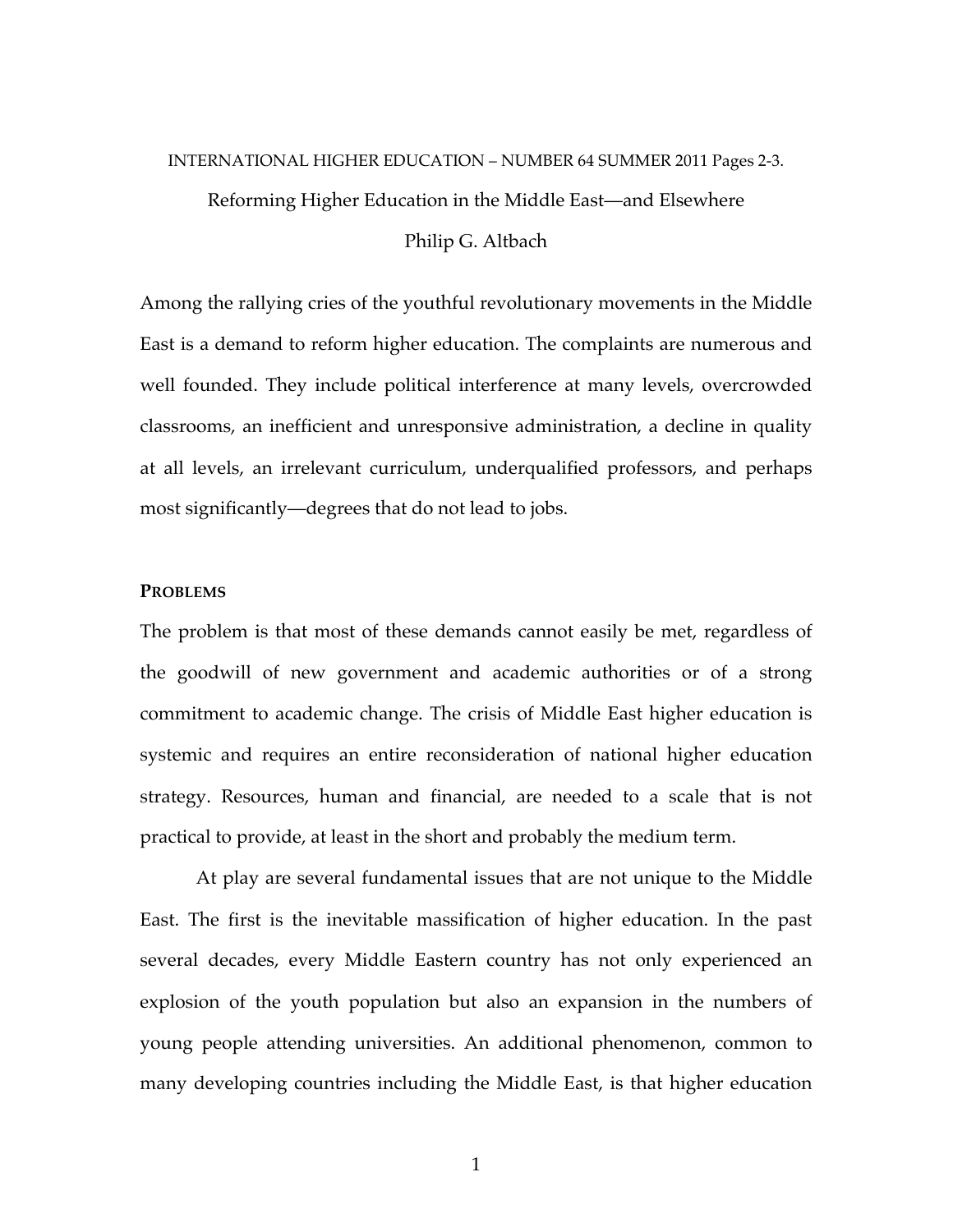expansion has outstripped the ability of the economy to absorb university graduates. It is simply easier to expand enrollments than it is to provide jobs. Also, governments have the further incentive to "park" young people in universities for a while, rather than have them immediately join the ranks of the unemployed. A final issue is the deterioration of the average quality of higher education in the mass systems. Again, it is not surprising that, in the context of a mass system generally unaccompanied by concomitant increases in funding, greatly expanded enrollments result in diminished quality. Not only are students literally unable to find room in classes, but also their teachers often have no more than bachelor's degrees themselves.

### **WHAT CAN BE DONE NOW?**

There are few "quick fixes" to deeply flawed higher education systems. One of these already being carried out in Egypt is depoliticizing the universities. Students demanded the removal of political appointments of administrators, controls over student elections, surveillance of students, and the other elements of the police state that pervaded Egyptian campuses; and to a considerable extent this trend has been accomplished.

It may be possible to enhance administrative efficiency by emphasizing sound academic values and installing officials committed to the improvement of the universities. Corruption can be rooted out. Publicly emphasizing that the universities are now committed to academic values, excellence, and quality improvement may help boost morale, although this plan is not enough.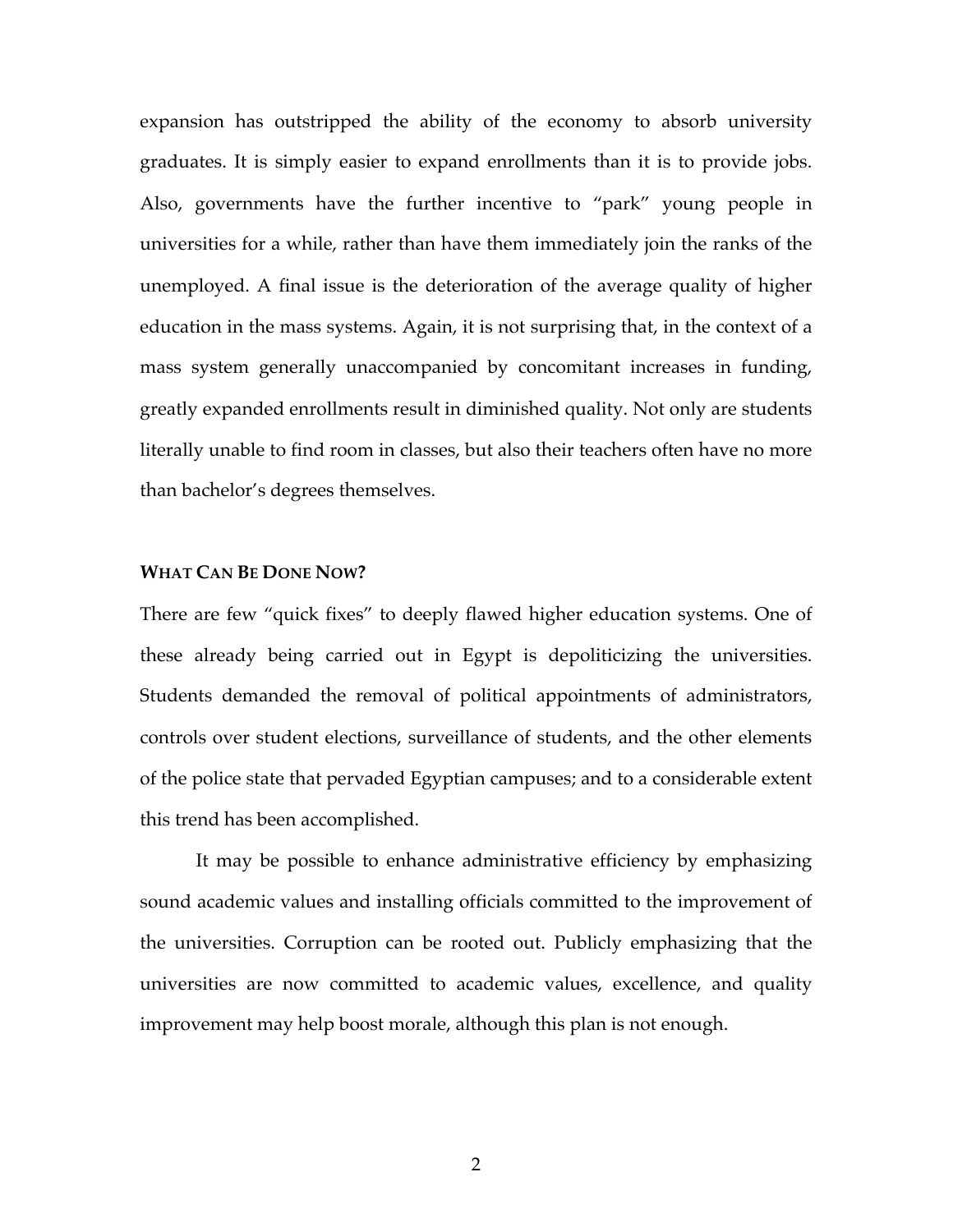### **THE LONG ROAD AHEAD**

Unfortunately, real change is harder and requires both resources, as well, as a roadmap. Neither of these policies are easy to mobilize. Resources without policy produce waste. Creating practical higher education policy for any Middle East country is difficult to accomplish.

The reality of mass higher education is universal. As Egypt has shown, it is not enough to expand existing universities to enrollments of 200,000 or more students and to create new mass universities without clear missions or any semblance of appropriate resources. Parts of a program for reform and improvement include an appropriate mix of higher education institutions with differentiated missions, perhaps dismantling some of the mega-universities into smaller institutions, harnessing the growing but inadequately regulated private higher education to serve the public interest, and encouraging academics to obtain higher qualifications and paying them adequately.

Egypt, because of its large population and dependence on human resources for its future, also needs to have at least one world-class research university that can compete internationally, produce relevant research, and provide educated PhDs for the local market.

Other Middle East countries will have somewhat different circumstances and needs, but all face rather similar challenges.

## **THE DILEMMAS**

Implementing reform is a challenge. One of the main problems concerns funding. For countries like Egypt and Tunisia, which have traditions of free or low-cost public higher education, charging meaningful tuition at the public universities is

3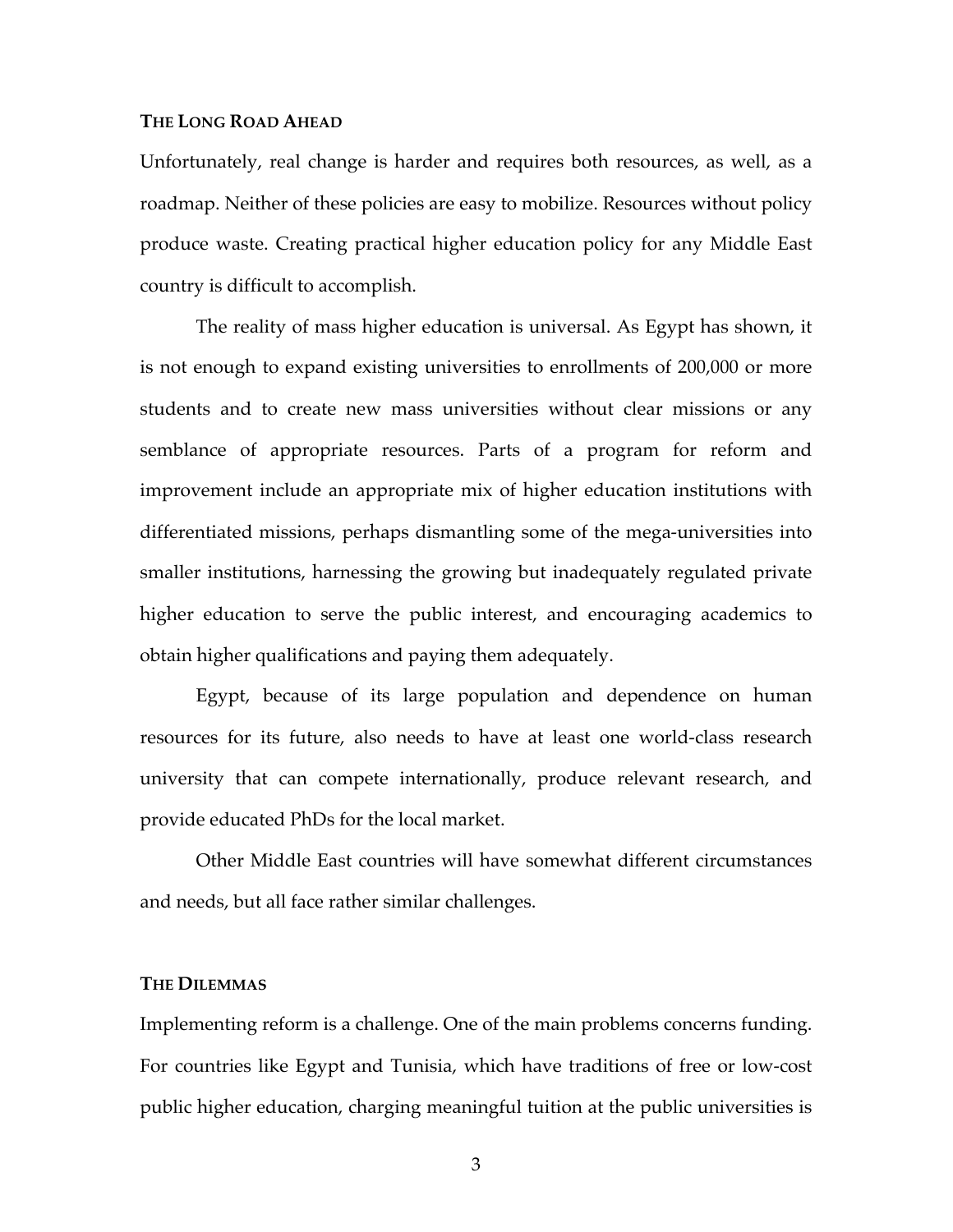tremendously controversial and perhaps politically impossible in the atmosphere. Yet, this strategy is, perhaps unfortunately necessary, for it is impossible, except perhaps in Saudi Arabia and a few oil-rich Gulf countries, to have free-public higher education. Thus, ways will need to be found to introduce tuition fees, perhaps combined with appropriate loan and grant funds. There are simply insufficient public resources to support a quality mass higher education system.

The improvement of higher education in the Middle East includes upgrading the academic profession and providing an academic culture that promotes productivity. With a few notable exceptions, the quality of both teaching and research in the region is not high. Relatively few academics hold doctorates. With the exception of Saudi Arabia and a few Gulf countries, academic salaries are quite low. Academics have been kept down by the bureaucratic rules of the civil service, inadequate salaries, high teaching loads, and political repression—a powerful combination of negative forces. Ways will need to be found to build a creative academic culture and provide an academic environment so that the "best and brightest" will be attracted to teach and do research. Part of the problem will necessitate creating an academic system that rewards teaching and service in the majority of universities that accomplish little research.

Good governance also forms a necessary ingredient for any effective university. Academics must not only be well educated and reasonably paid, but they must have a role in the governance of the university. This process will be especially difficult to implement in the Middle East, where a combination of political control and a bureaucratic culture have stifled universities for decades.